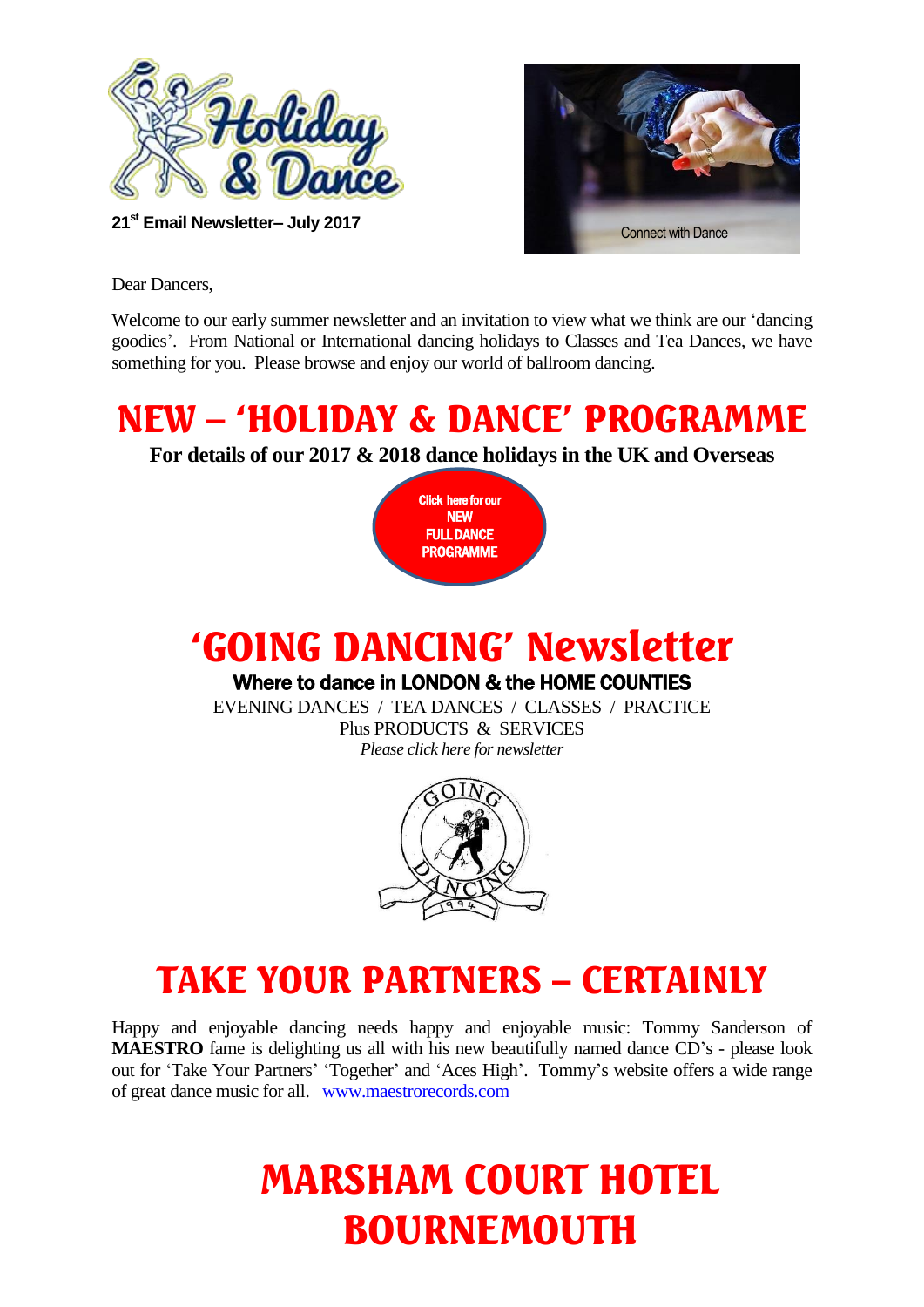



#### Argentine Tango for all Last few places!!

7th – 9th July Hosts Tracey & Leonardo *Please click here for leaflet*

#### Bournemouth Summer Special

23rd – 27th July

Hosts Philip Wylie & Christine *Please click here for leaflet*

## UK Dinner & Dance Special

 $27<sup>th</sup> - 30<sup>th</sup>$  July Hosts Lynette Boyce, Philip & Christine *Please click here for leaflet*

### Autumn Dance Break

2<sup>nd</sup> – 6<sup>th</sup> October Hosts John & Linda West *Please click here for leaflet*









# SLOVENIA

**Best Western Premier Hotel Lovec 16th – 23rd September 2017**



Our 2<sup>nd</sup> year to experience a dance programme in the delightful 4\* Hotel Lovec superbly situated overlooking Lake Bled ranked one of the most beautiful lakes in the Julian Alps with its fairy-tale castle perched on a crag overlooking a  $17<sup>th</sup>$  century church on an island – an outstanding area. *Hosts: John & Linda West Please click here for leaflet*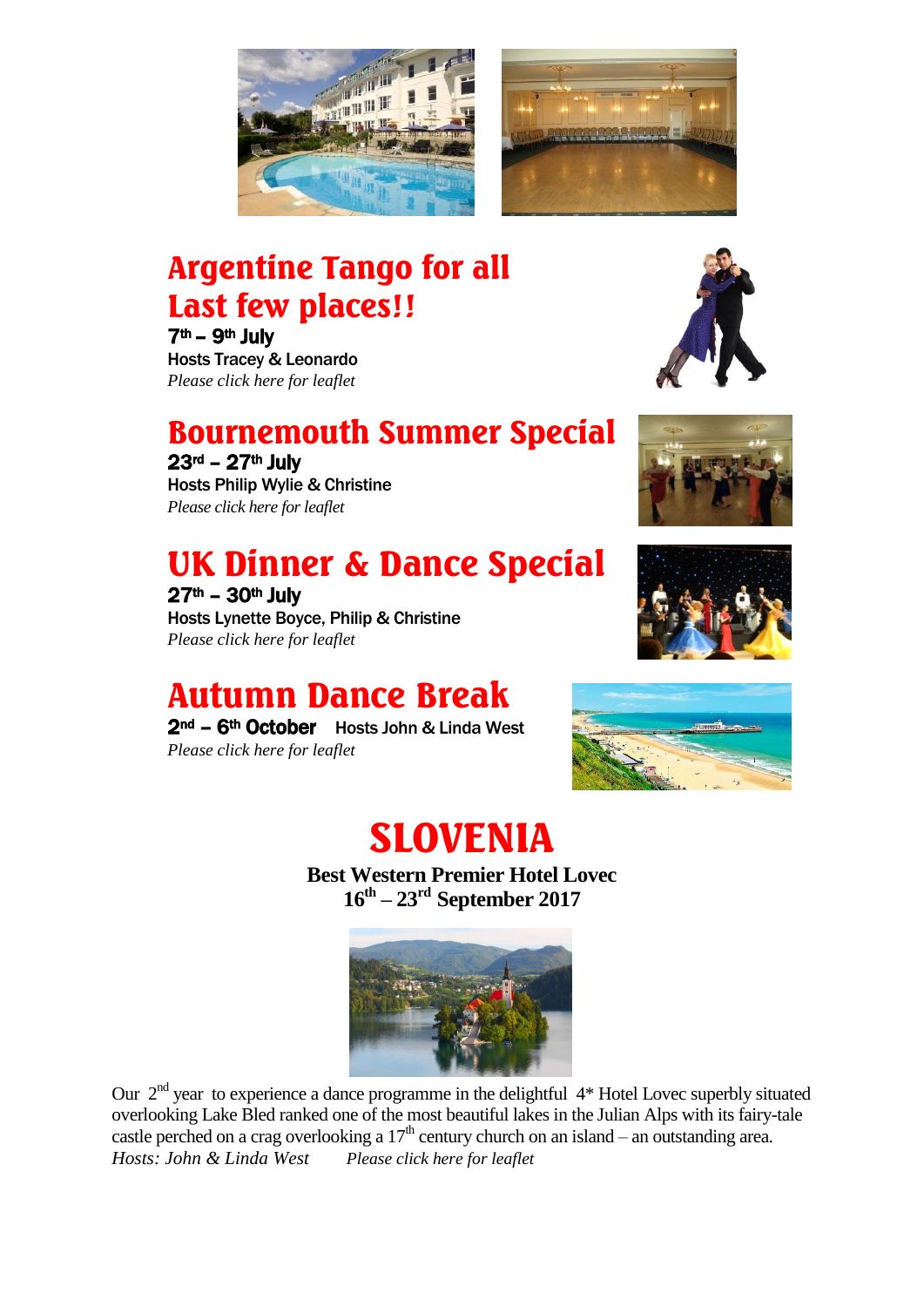LEARN TO DANCE **PEVERIL of the PEAK COUNTRY HOUSE PEAK DISTRICT NATIONAL PARK 27th – 30th October 2017**



#### **A WELCOME TO ALL THOSE WHO CAN'T DANCE.**

Holiday & Dance take pride in introducing Ballroom Dancing to those who would like to learn or maybe return after absence. We will ensure that your 'first steps' are not only enjoyable but practical as well. Have a great **HOLIDAY** but also enjoy the fun of a **'LEARN TO DANCE BREAK'** *Please click here for leaflet*

# 20TH SCARBOROUGH DANCE FESTIVAL

7th – 12th November



A WARM WELCOME AWAITS YOU AT THE ANNUAL SCARBOROUGH DANCE FESTIVAL In the beautiful Ocean Ballroom at the famous Scarborough Spa. This superb venue with its outstanding ballroom and location on the Yorkshire coast provides a great festival and dance experience.

This GREAT VALUE week of dance with its programme of MODERN BALLROOM, LATIN AMERICAN and popular SOCIAL SEQUENCE together with LEARN & IMPROVE sessions, COFFEE DANCES, TEA DANCES, EVENING DANCES and WORKSHOPS is enhanced by YOUNG DANCE STARS in DEMONSTRATION CABARET. The SATURDAY GALA EVENING will again see the return of the famous ROSS MITCHELL his BAND and SINGERS. The ever popular 'SCARBOROUGH WALTZ TROPHY' will be presented, all dancers, except previous winners, are welcome to take part.

To complete our festival of happy dancing, Sunday is a full COMPETITION DAY for all ages and all levels of experience including the OPEN ENGLISH CHAMPIONSHIPS and Trophies. Presented by Diane Haywood in association with Gary Foster and festival organiser Philip Wylie. Hope you can join us for our 20<sup>th</sup> Anniversary! *Please click here for leaflet*